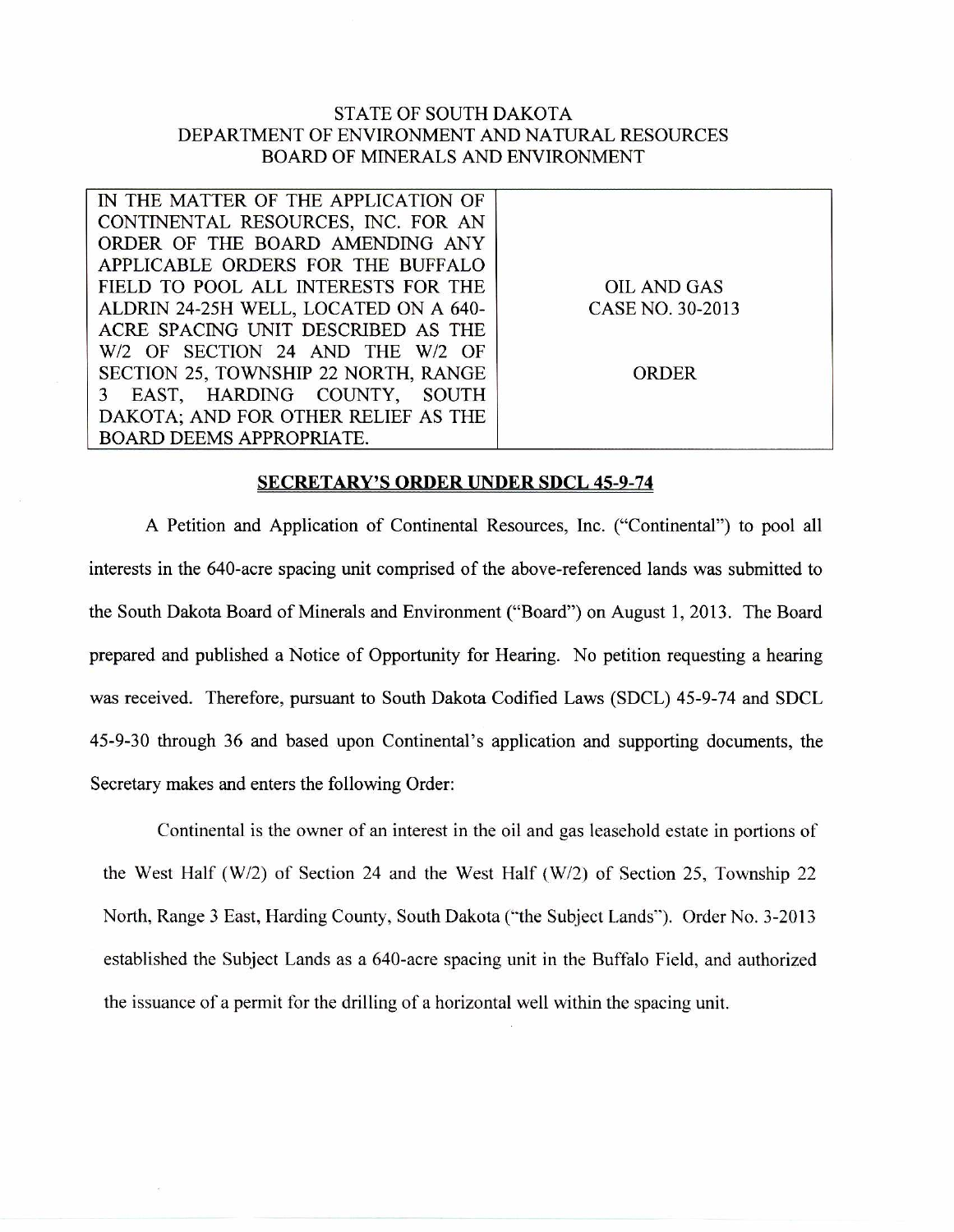The Department of Environment and Natural Resources issued a permit to drill the Aldrin 24-25H well as a horizontal well on the Subject Lands. Drilling of the Aldrin 24-25H well commenced on September 3, 2013.

There are both separately owned tracts and separately owned interests in the spacing unit comprised of the Subject Lands. Voluntary pooling of the Subject Lands has not been accomplished.

Under the current case, Continental has requested that the Board pool all interests in the aforementioned spacing unit, and that Continental be designated as operator of the Aldrin 24-25H well, the authorized horizontal well within said spacing unit.

In Continental's opinion, pooling the Subject Lands will increase the ultimate recovery of the pool, prevent waste, prevent the drilling of unnecessary wells and protect correlative rights.

## IT IS THEREFORE ORDERED

A. Pooling of all interests in the 640-acre spacing unit comprised of the West Half (W/2) of Section 24 and the West Half (W/2) of Section 25, Township 22 North, Range 3 East, Harding County, South Dakota, is hereby granted for the Buffalo Field. Continental is hereby authorized to drill, equip, and operate the Aldrin 24-25H well.

B. All expenses incurred in drilling, equipping and operating the Aldrin 24-25H well on the spacing unit, plus a reasonable charge for supervision and interest, and all production from the well, shall be allocated to the various tracts within the spacing unit on the basis of the ratio of the number of acres contained in each separately owned tract to the number of acres in the spacing unit.

C. Operations incident to the drilling of a well on any portion of the spacing unit shall be deemed for all purposes the conduct of such operation upon each separately owned tract in the

2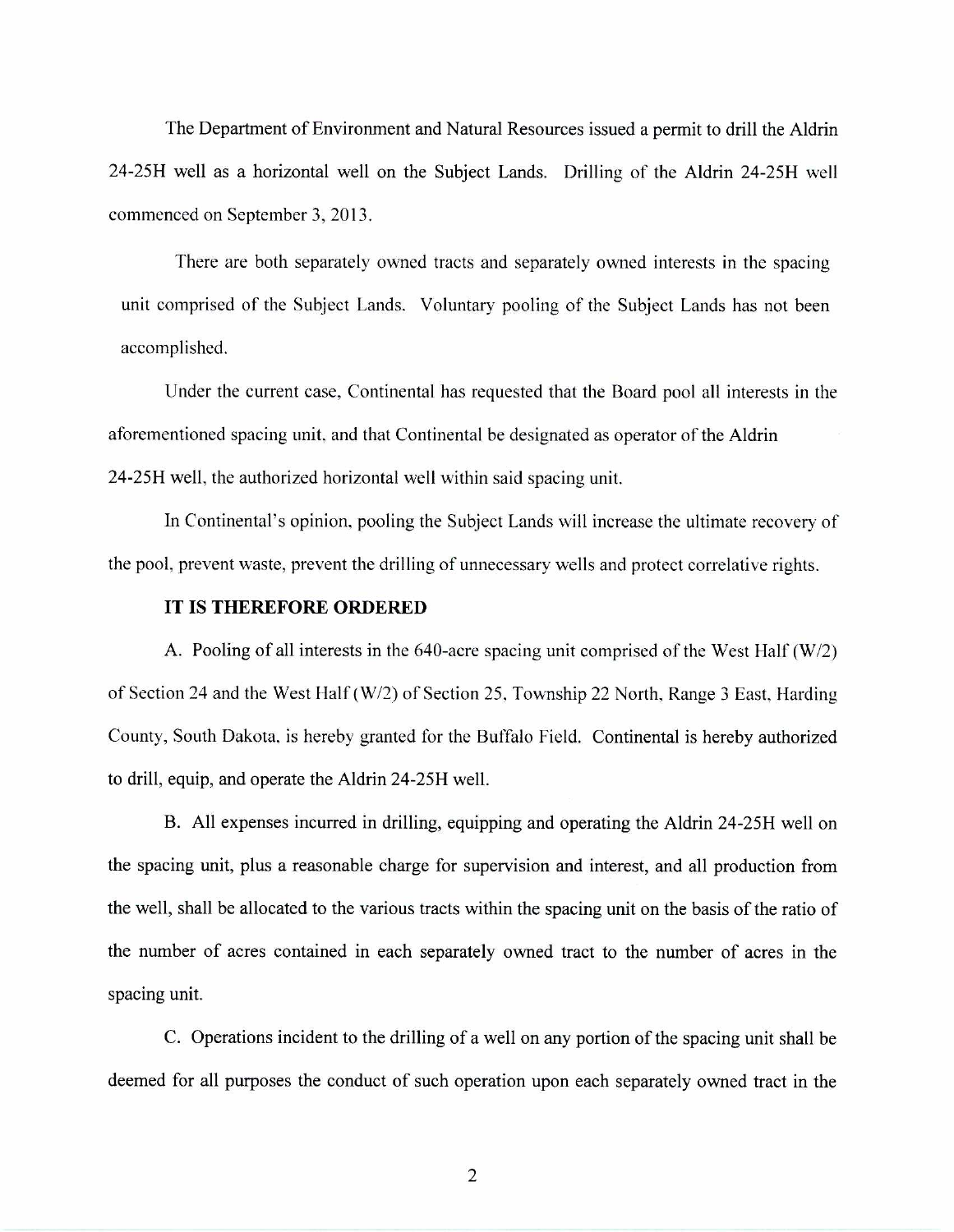spacing unit, and production allocated to each tract shall, when produced, be deemed for all purposes to have been produced from each tract by a well drilled thereon.

D. Any owner of mineral interests in the spacing unit may elect to participate in the risk and cost of the drilling and operation of the Aldrin 24-2511 well at any time prior to completion of the well upon the basis of full participation or upon terms and conditions mutually agreeable to Continental and the mineral interest owner.

E. Owners of mineral interests in the spacing unit who participate in the costs of drilling, equipping, and operating the Aldrin 24-25H well or continue to pay future operating costs for the Aldrin 24-25H well for the benefit of nonparticipating owners of mineral interests in the spacing unit are entitled to the share of production from the spacing unit accruing to the interest of the nonparticipating owners, exclusive of a royalty not to exceed one-eighth of the production, until the market value of the nonparticipating owners' share of the production exclusive of the royalty, equals the sums payable by or charged to the interest of the nonparticipating owners.

F. Nothing contained herein shall prohibit Continental, its successors and assigns, from making further application to the Board for a risk penalty to be imposed against any nonparticipating owners as provided for by SDCL Ch. 45-9 and Administrative Rules of South Dakota Ch. 74:12:10 (2013).

G. In the event of a dispute as to the costs of drilling, equipping, or operating the well, the South Dakota Board of Minerals and Environment shall determine the costs in accordance with SDCL 45-9-35.

3